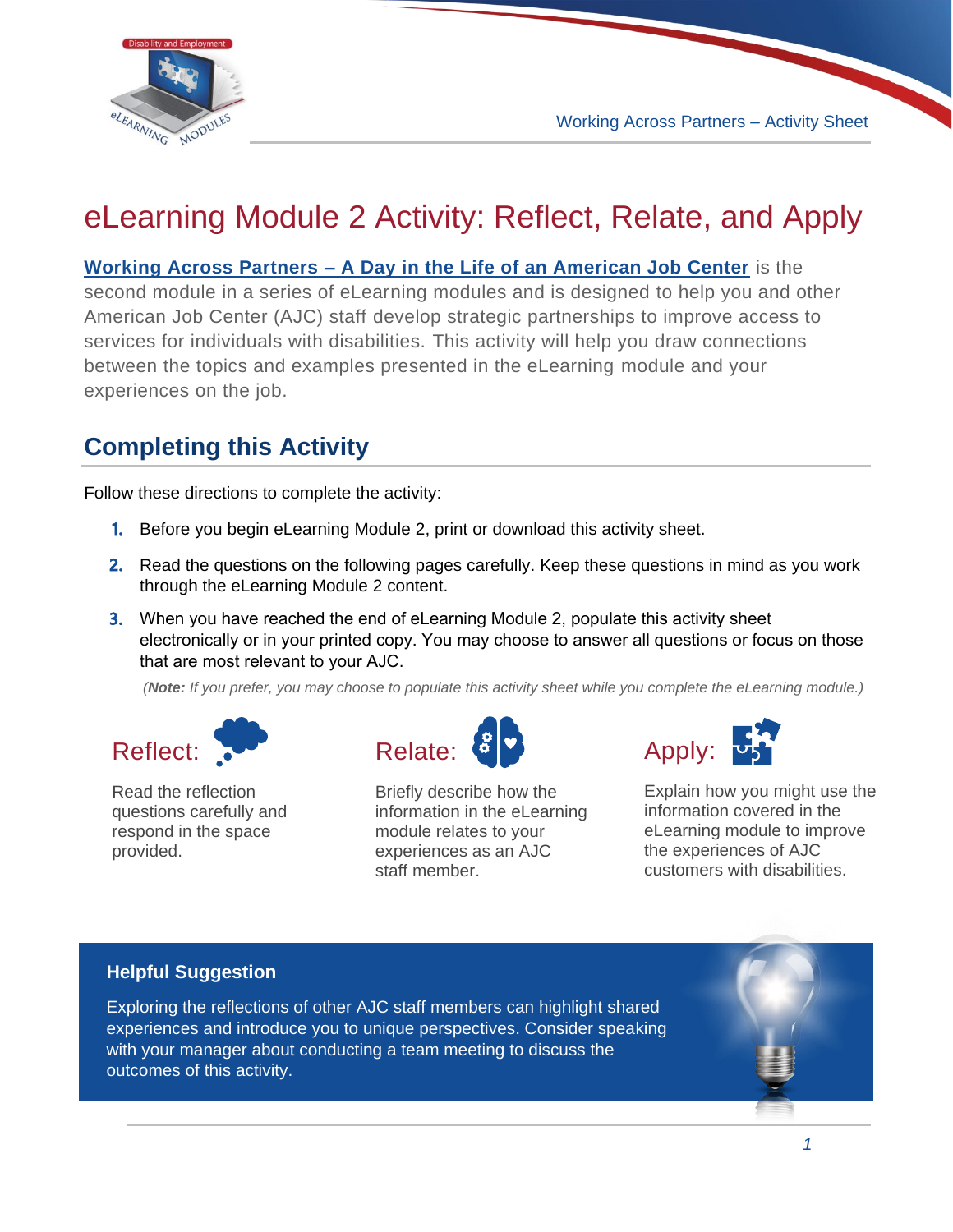

Working Across Partners – Activity Sheet

Reflect: Has the support of partners helped your AJC more effectively serve individuals with disabilities?



Relate: Who are the current partners of your AJC? What services do your partners provide to support your AJC in serving individuals with disabilities?

Apply: What are some additional ways you can work with partners to serve individuals with disabilities more effectively?

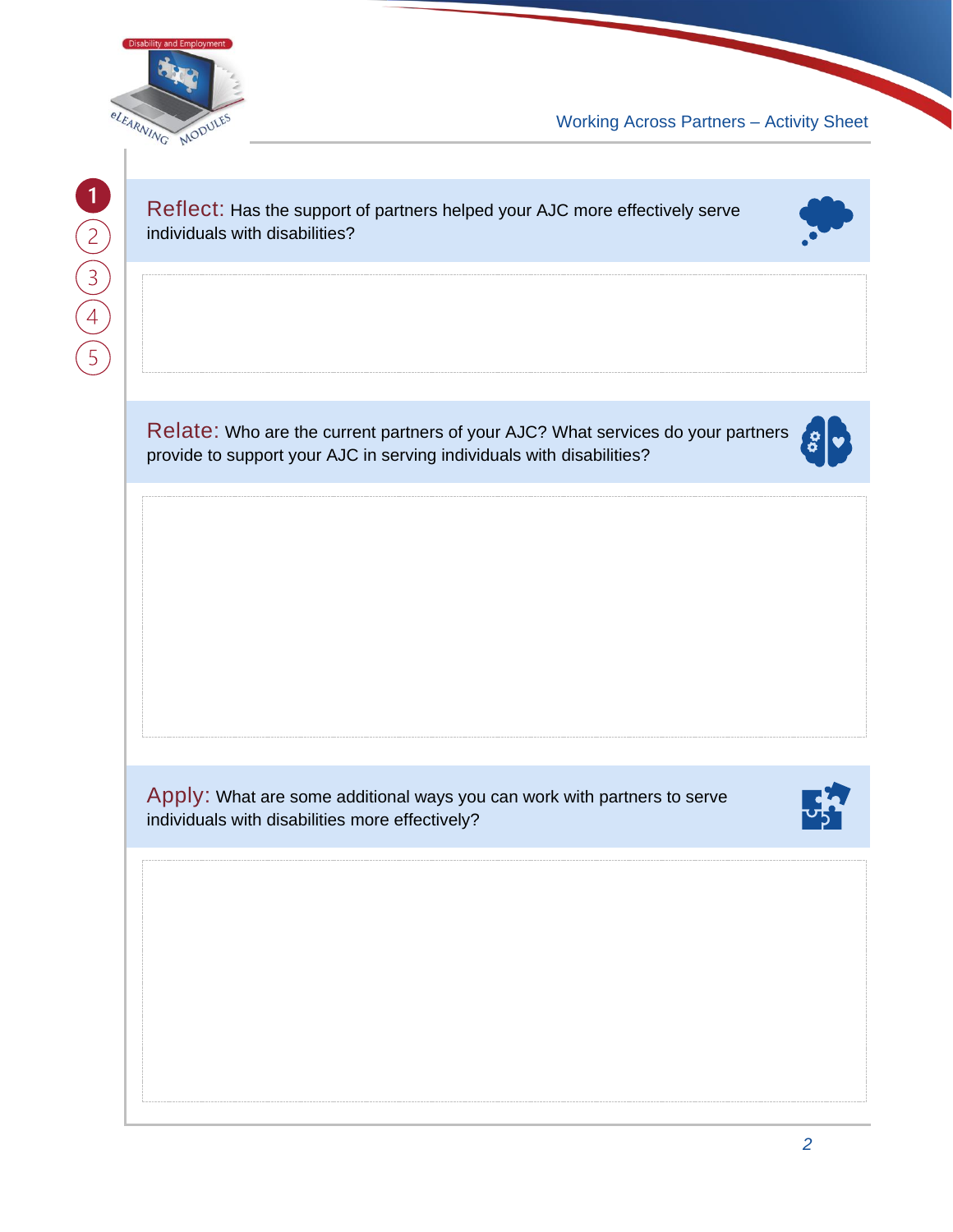

Working Across Partners – Activity Sheet



Relate: What challenges does your AJC encounter when conducting or attempting to conduct cross training?



Apply: Based on the best practices in the eLearning module, how might your AJC address the challenges and implement ongoing cross training?

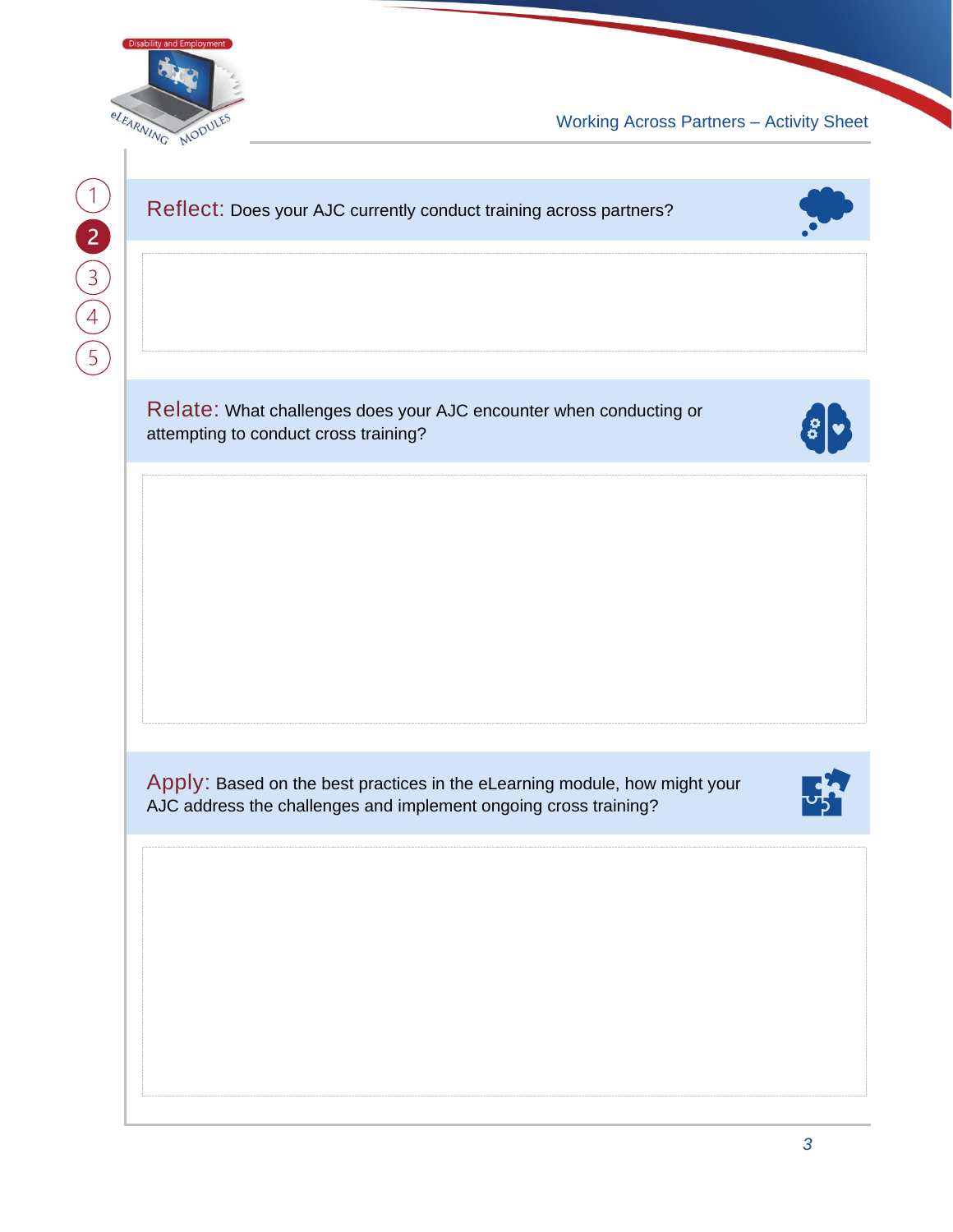

Working Across Partners – Activity Sheet

Reflect: Have your partnerships helped you develop a better understanding of your customers' accessibility needs?

Relate: In what ways do you collaborate with partners to address the needs of all customers and implement universal design in your AJC?



Apply: How can your AJC engage with partners to improve universal design and access? What assistance or guidance do you need to implement these strategies?

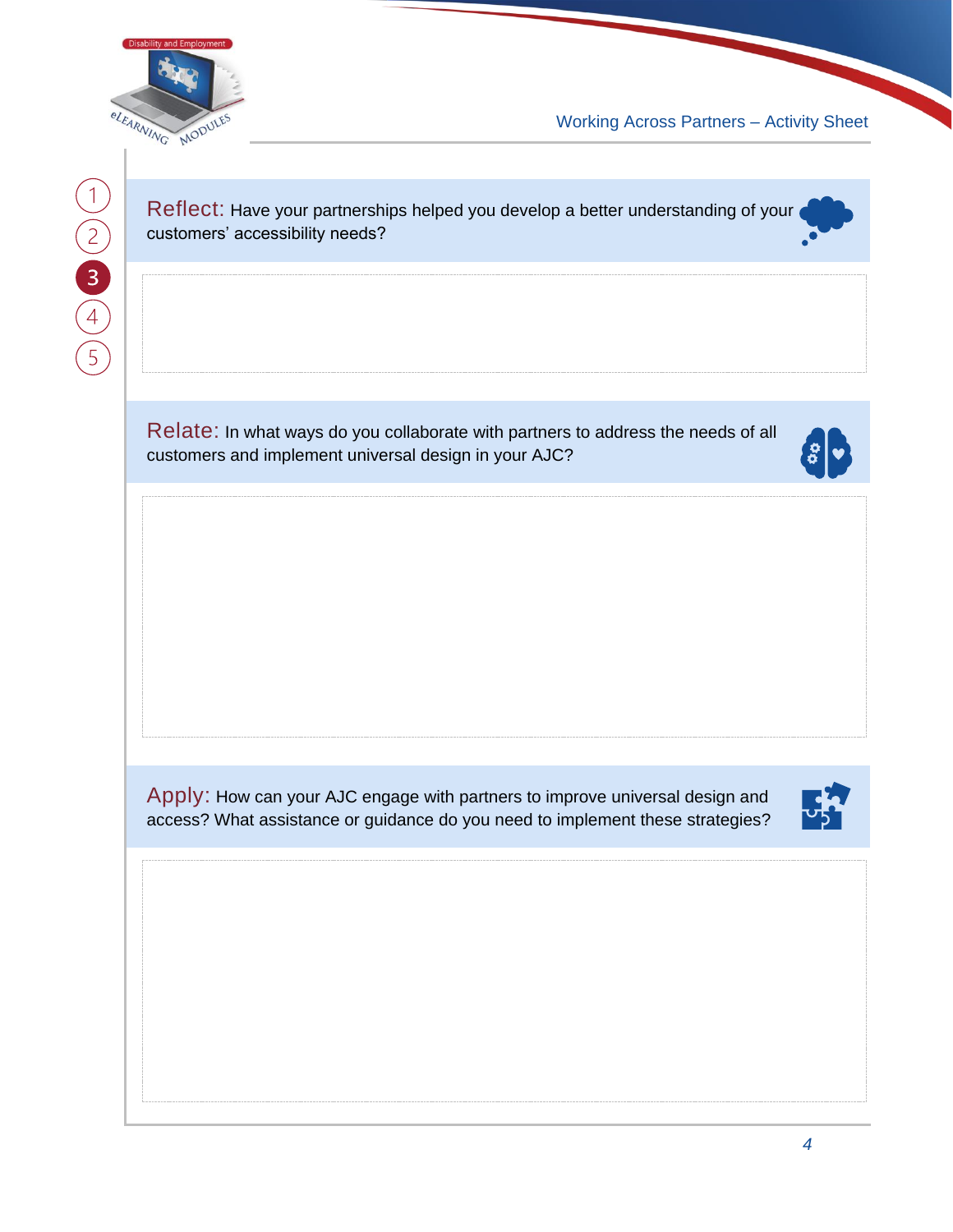

 $\begin{pmatrix} 1 \\ 2 \\ 3 \\ 4 \\ 5 \end{pmatrix}$ 

Working Across Partners – Activity Sheet

Reflect: Based on the information provided in the eLearning module, do you think the Integrated Resource Team (IRT) approach is an effective way to address service delivery challenges?

Relate: What challenges has your AJC addressed by using the IRT approach to provide services for individuals with disabilities? If your AJC has *not* used the IRT approach, how might you use it in the future?



Apply: What steps can your AJC take to improve its IRT approach?